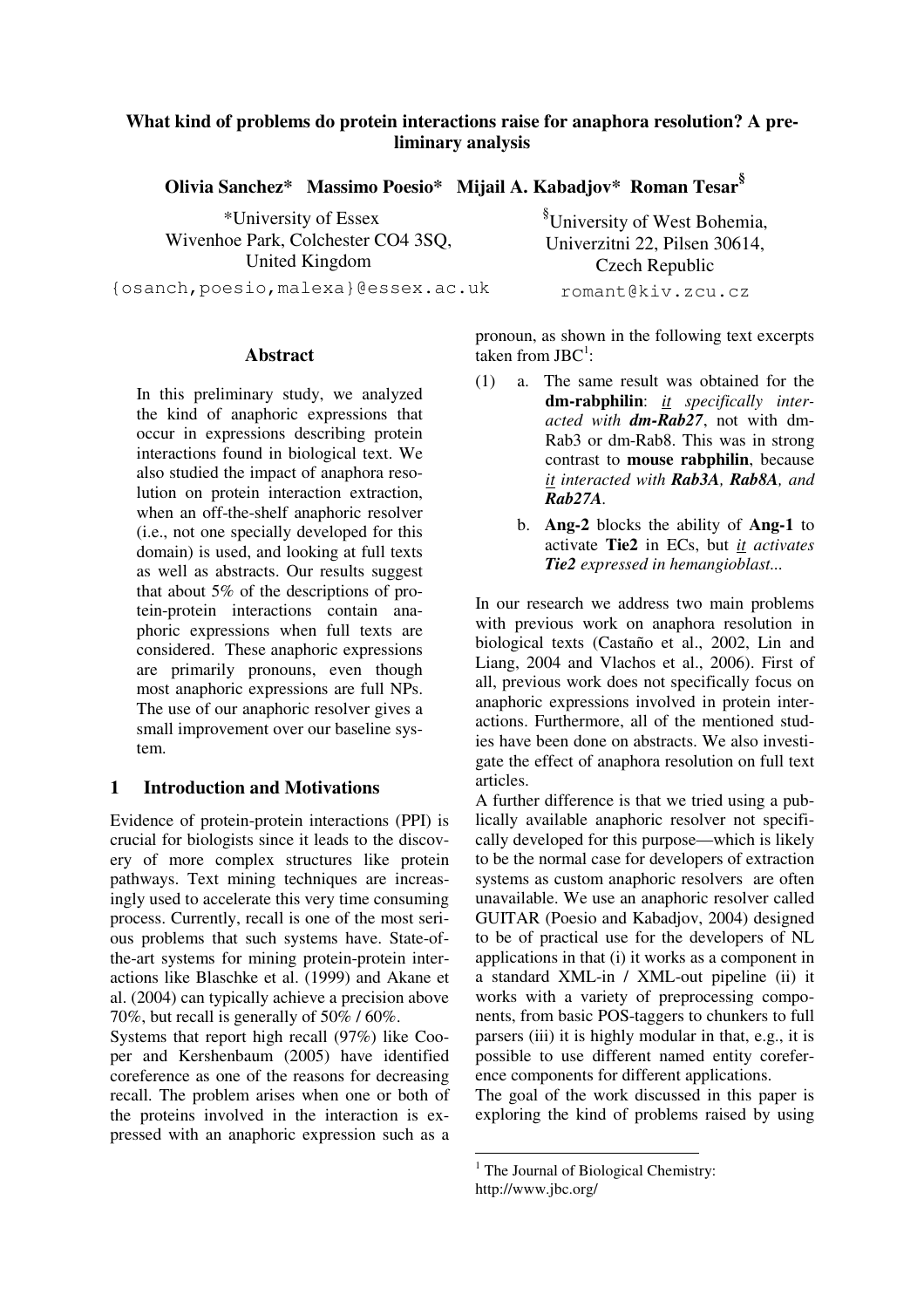an anaphora resolution system in support of a system mining protein-protein interactions. We analyse the cases of interactions where one of the interactors has anaphoric antecedents. Although pronoun and sortal anaphora are the most common cases found in Biological texts (Castaño et al., 2002), in particular in protein interactions, we focus on pronouns because they are those which our NE recogniser finds harder to process.

#### **2 Protein Interaction Extractor (PIE)**

We used as baseline system PIE (Poesio and Sanchez, 2005). PIE is a pattern matching system that recognises protein interactions based on verb and noun patterns. The system can resolve cases such as the following examples:

- (2) a. *Delta-catenin* interacted with a fragment of *PS1*.
	- b. Interaction of *Dbs* with *Cdc42.*

#### **2.1 Collecting documents**

PIE finds full text articles freely available on the internet by using a web crawler. The files are locally saved in HTML format. Then, the articles are converted to flat text.

#### **2.2 Preprocessing**

Stop words are removed. Then the Genia POS tagger (Tsuruoka et al., 2005) is used. Once the text is POS tagged, it is chunked with a noun phrase chunker<sup>2</sup> and converted to XML format in order to be easily manipulated through the use of the DOM model. Then, name entity recognition is performed using the biomedical entity recogniser ABNER (Settles, 2004) configured to recognise only protein names.

#### **2.3 Extracting verb arguments and verbs**

Verb arguments are identified with heuristic methods as follows. The chunker recognises the noun expressions (ne) in each sentence. These noun expressions are then grouped in what will be the arguments of the verbs (denoted here as NP's) by the following regular expression:

 $NP \rightarrow$  ne [ [ IN? | ,? | CC? ] ne ]<sup>\*</sup>

Where the last ne  $\neq$  {PRP, PP, PP\$}. Verbal expressions (ve) are formed with the expression:

 $ve \rightarrow MD?$  verb<sup>+</sup>

where  $verb = \{VBZ, VBN, VBD, VBG\}$ 

## **2.4 Protein interaction extraction**

The next step is the extraction of protein interactions using patterns. The verb pattern looks for the inflections of special verbs that denote interactions. PIE considers the ones mentioned in Blaschke et al. (1999).

### $\langle \text{arg1} \rangle$  verb [IN]  $\langle \text{arg2} \rangle$

Where arg1 and arg2 are protein names. The patterns consider passive and active voice. In that case the order of the arguments is inverted. There can also be a preposition (IN).

In the case of nouns the patterns that are used are similar to those proposed by Plake (2005):

- *Noun* [IN] prot<sub>1</sub>, prot<sub>2</sub> .... [and  $| IN|$  prot<sub>n</sub>
- prot<sub>1</sub> Noun

Where *Noun* is a noun denoting interaction, like: interaction, association, inhibition, etc.

prot<sub>1</sub> *complex* Where *complex* includes words like complex, dimmer, heterodimer, homodimer, etc. We consider the lemma of these words.

PIE produces as output both a list with the protein interactions found and the corresponding HTML files to visualise the interactions within the texts. The system can be executed with or without anaphora resolution.

### **3 GUITAR: A General-Purpose Anaphoric Resolver**

For resolving anaphors we used the GUITAR system (Poesio and Kabadjov, 2004) which can resolve definite descriptions, pronoun and proper names. The current version of the system includes an implementation of the MARS pronoun resolution algorithm (Mitkov, 1998) to resolve personal and possessive pronouns, a partial implementation of the algorithm for resolving definite descriptions proposed by Vieira and Poesio (2000) and an implementation of a shallow algorithm for resolving proper names proposed by Bontcheva et al. (2002).

#### **4 Adding anaphora resolution to PIE**

GUITAR is invoked before the patternmatching step. GUITAR adds to the XML file the antecedents and anchors of anaphoric expressions. When PIE identifies a candidate interaction that does not contain a protein name in one of its arguments, it checks its closest antecedent. If the antecedent is a protein then the interaction is annotated. In (3) the candidate interaction contains the pronoun "it" as subject of "phosphorylates". Since GUITAR gives "p70Se kinase" as

<sup>2</sup>

http://www.dcs.shef.ac.uk/~mark/index.html?http://www .dcs.shef.ac.uk/~mark/phd/software/chunker.html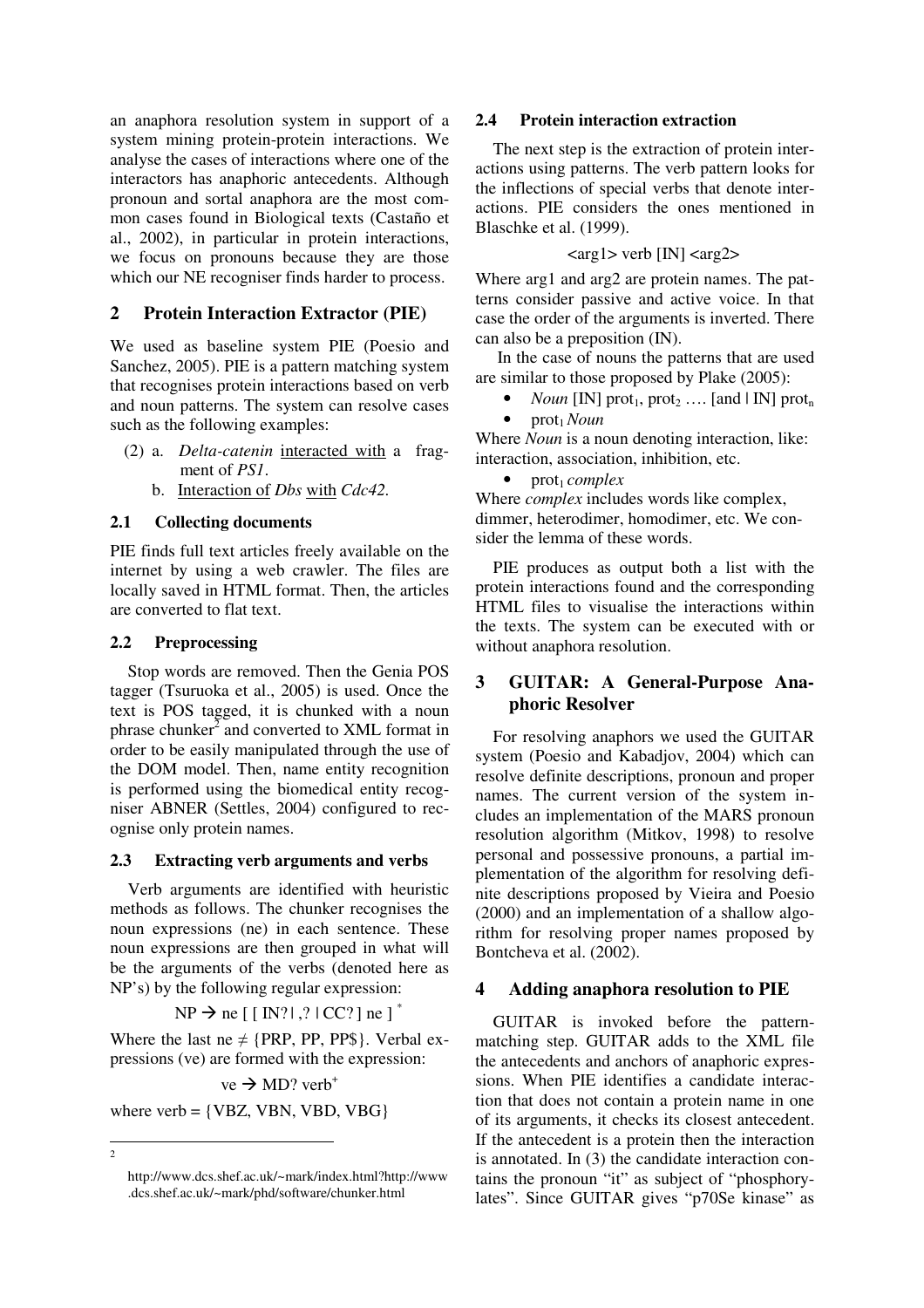the antecedent of "it", the interaction *p70S6 kinase*- *S6 protein* is annotated:

(3) *p70S6 kinase* (p70S6k) is a mitogen-activated protein kinase that plays a central role in the control of mRNA translation. *It* physiologically phosphorylates the *S6 protein*…

# **5 Dataset used**

For this study we used the Medstract corpus (Pustejovsky et al., 2002) supplemented by three articles taken from the Journal of Biological Chemistry  $(JBC)^3$ .

Medstract contains 32 Medline abstracts. We found 74 explicit anaphoric pairs across all the abstracts. Out of the 74 pairs, 24 are pronominal and 50 are sortal.

We collected the full texts corresponding to the Medline abstracts in Medstract. As some of these articles were not freely available, we could find 20 out of the 32 articles. Therefore, we also collected 3 full texts and their abstracts from JBC. With the Medstracts/JBC documents, we formed two datasets of 23 files each. One of these datasets contains only abstracts and the other full texts. We manually annotated protein interactions and pronominal anaphoric relations in both the abstract and full text dataset.

Pronominal anaphora includes personal, reflexive and possessive pronouns in third person (i.e. they, their, them, themselves, it, its, itself) and sortal considers the cases: both, each, either, this, these, the, those protein(s). The following are the frequencies of PPIs and anaphora relations in the full text corpus. Pronominal and sortal anaphoras are considered.

| <b>Total PPIs</b>        | 402 |
|--------------------------|-----|
| Total anaphora relations | 664 |
| Total PPIs with anaphors | 20  |

*Table 1. Frequencies in full text.*

Note that only 5% of the PPIs contain anaphors. In the protein interactions there are 18 involving pronominal anaphors and only 2 cases with sortal anaphors. Due to the low occurrence of sortal anaphors, we concentrate therefore on pronominal anaphors.

# **6 Experiments and Results**

First, we compared the number of pronominal anaphors found in both abstracts and full texts against the correct pronominal anaphors given by GUITAR over the same texts.

|            | Medstract       | <b>GUITAR</b> | Recall |
|------------|-----------------|---------------|--------|
|            | /JBC (Baseline) | (correct)     |        |
| Abstracts  | 20              | 14            | 70%    |
| Full texts | 604             | 318           | 52.65% |

*Table 2. GUITAR results (pronominal anaphors).*

Next, we ran GUITAR-PIE over the same texts to compare the number of interactions containing pronominal anaphora. We obtained the following results:

|            | Medstract/JBC<br>(Baseline) | <b>GUITAR-</b><br><b>PIE</b> |
|------------|-----------------------------|------------------------------|
| Abstracts  |                             |                              |
| Full texts | 18                          |                              |

*Table 3. GUITAR-PIE results for PPIs with pronominal anaphors.*

From the tables above we can notice that the performance is not particularly high. It was mainly caused by incorrect protein tagging and wrong assignment of antecedents, for instance when the correct antecedent is a protein, but the antecedent given is not, like in "*However, it has been reported that TRAP1 is also present in the cytoplasm, where it interacts with the retinoblastoma protein during mitosis or heat shock"*. The first "*it*" is taken as the antecedent of the second "*it*" instead of *TRAP1*.

Finally, to measure the effect of pronominal anaphora resolution on information extraction, we calculated precision/recall of PIE and GUITAR-PIE, both for abstracts and for full texts.

|            |                   | Recall | Precision |
|------------|-------------------|--------|-----------|
| Abstracts  | <b>PIE</b>        | 38.23  | 61.90     |
|            | <b>GUITAR-PIE</b> | 42.42  | 63.63     |
| Full texts | <b>PIE</b>        | 57.96  | 69.96     |
|            | <b>GUITAR-PIE</b> | 58.70  | 70.87     |

*Table 4. PPI Extraction with/without pronominal anaphora resolution.*

This table shows that even by taking an off-theshelf anaphoric resolver like GUITAR one can expect a small improvement both in precision

 $3$  http://www.jbc.org/